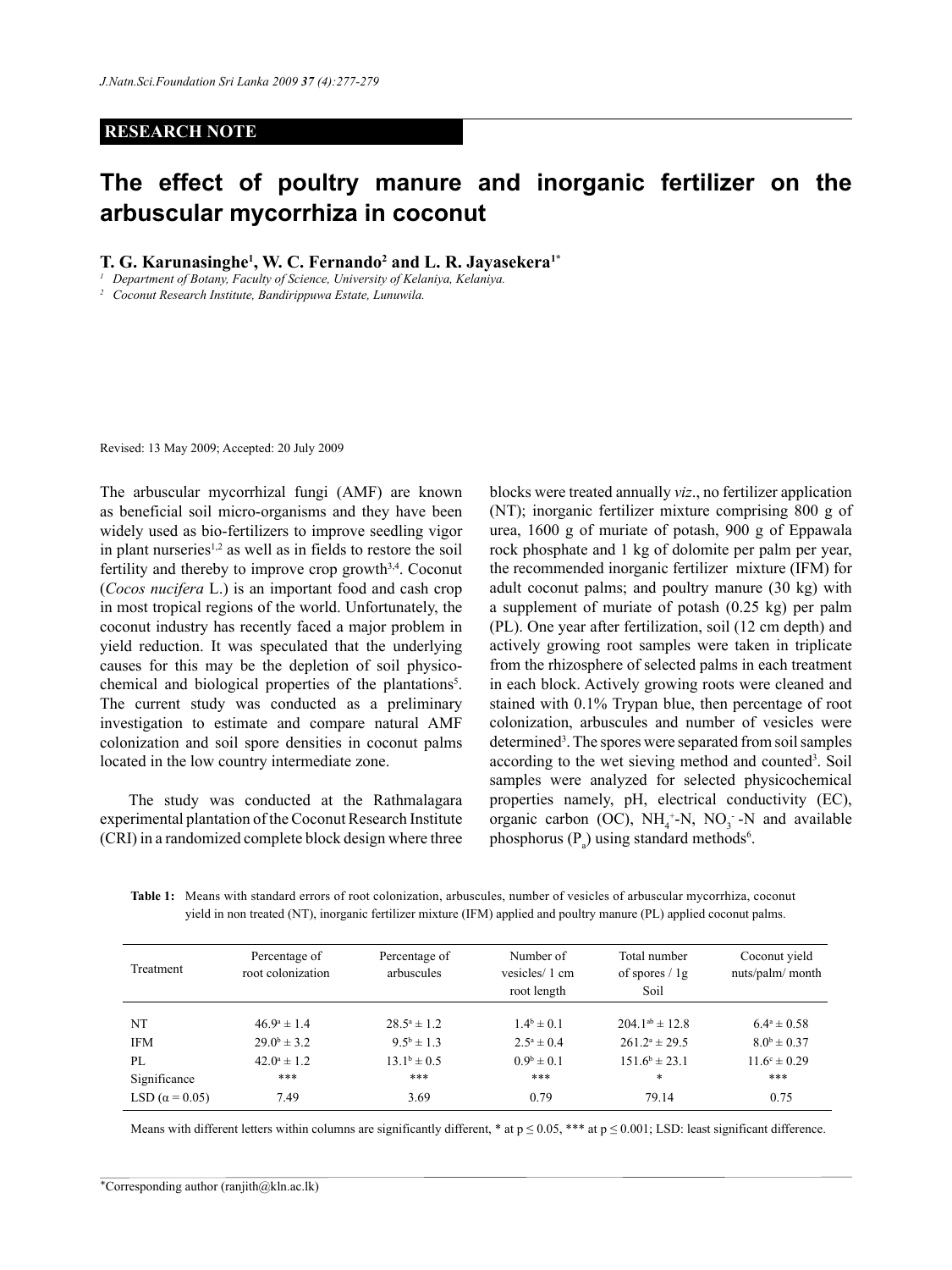| Treatment              | Soil physico-chemical parameters |                        |                           |                     |                      |                                    |  |  |
|------------------------|----------------------------------|------------------------|---------------------------|---------------------|----------------------|------------------------------------|--|--|
|                        | pН                               | EС<br>$(\mu mho/cm)$   | Organic<br>carbon $(\% )$ | $NHa+-N$<br>(mg/kg) | $NO2 - N$<br>(mg/kg) | Available<br>phosphorus<br>(mg/kg) |  |  |
| NT                     | $6.0^{\circ} \pm 0.1$            | $36.5^b \pm 2.3$       | $0.8^b \pm 0.03$          | $4.3^a \pm 0.4$     | $2.2^a \pm 0.4$      | $146.6^{\circ} \pm 35.4$           |  |  |
| <b>IFM</b>             | $6.5^{\rm b} \pm 0.1$            | $32.4^{\circ} \pm 1.1$ | $0.7^{\rm b} \pm 0.04$    | $2.3^b \pm 0.6$     | $1.9^a \pm 0.5$      | $281.0^b \pm 56.2$                 |  |  |
| PL                     | $7.0^a \pm 0.1$                  | $79.7^{\circ} \pm 9.4$ | $1.4^a \pm 0.21$          | $4.3^a \pm 0.6$     | $2.2^a \pm 0.6$      | $951.5^a \pm 137.4$                |  |  |
| Significance           | ***                              | ***                    | **                        | $\ast$              | ns                   | ***                                |  |  |
| LSD $(\alpha = 0.05)s$ | 0.24                             | 19.49                  | 0.43                      | 1.80                | 1.81                 | 228.36                             |  |  |

**Table 2:** Means and standard errors of soil physico-chemical parameters in non treated (NT), inorganic fertilizer mixture (IFM) applied and poultry manure (PL) applied coconut palms.

Means with different letters within columns are significantly different, \* at  $p \le 0.05$ , \*\*\* at  $p \le 0.001$ ;

LSD: least significant difference; ns - no significance.

The AMF present in the coconut roots in all three treatments were identified as *Glomus* spp7 . Highly significant differences (p<0.001) were observed between treatments for AMF root colonization, arbuscules, number of vesicles and total number of spores in soil (Table 1). PL applied soil showed significantly higher NH<sub>4</sub><sup>+</sup>- N, P<sub>a</sub> and organic carbon than the IFM treated soil (Table 2). In the current study, soil nutrient status has increased with the application of PL than the application of IFM. Low amount of inorganic nutrients in IFM treated soil could be due to the reason that the added inorganic fertilizers are lost rapidly by several soil processes. However, poultry manure treatment has not increased total AMF root colonization and soil spores when compared with untreated (NT) coconut palms. Application of IFM or inorganic nutrients as a supplement has decreased the AMF colonization in coconut roots. This is probably because of the adverse effects of high concentration of nutrients and salts in inorganic fertilizers<sup>3,8,9</sup>. Also in the PL treatments, both the  $P_a$  and the AMF colonization were high. This is not in agreement with a previous study<sup>9</sup>, where root colonization of AMF decreased when  $P<sub>a</sub>$  was high in the rhizosphere. However, since the level of organic carbon is highest in the PL treated soil, it can be assumed that the increased colonization could be due to the favourable conditions created by the application of organic manure, which facilitate the growth of roots as in other studies<sup>10,11</sup>. The NH<sub>4</sub><sup>+</sup>-N levels of the rhizosphere soil of the palms may have a stimulatory effect over colonization and arbuscule formation of AMF, probably indicating a relationship between AMF colonization, arbuscule formation and soil nitrogen levels as seen in previous studies<sup>12,13</sup>. Therefore, it shows that AMF depend on the soil nutrient levels or the type of fertilizer applied to the coconut palms. Since AMF naturally colonize the coconut roots, AMF combine fertilizer management practice or AMF-friendly fertilizer application will be

more effective for coconut palms to maintain their natural AMF colonization, and thereby to improve the nutrient uptake in eroded coconut lands.

## **References**

- 1. Douds D.D., Nagahashi G., Pfeffer P.E., Kayser W.M. & Reider C. (2005). On-farm production and utilization of mycorrhizal fungus inoculum. *Canadian Journal of Plant Science* **85**: 15-21.
- 2. Davies F.T. Jr, Saraiva Grossi J.A., Carpio L. & Estrada-Luna A.A. (2000). Colonization and growth effects of the mycorrhizal fungus *Glomus intraradices* in a commercial nursery container production system. *Journal of Environmental Horticulture* **18**(4):247-251.
- 3. Brundrett M., Bougher N., Dell B., Grove T. & Malajazuk N. (1996). Working with mycorrhizas in forestry and agriculture. *Monograph* 32, Australian Centre for International Agricultural Research, Canberra, Australia.
- 4. Chang D.C.N. (1994). What is the potential for management of vesicular-arbuscular mycorrhizae in horticulture? In: *Management of Mycorrhizas in Agriculture and Forestry* (Eds. D. Robson, L. Abbott & N. Malajczuk) pp. 187- 190, Kluwer Academic Publishers, Dordrecht The Netherlands.
- 5. Ranasinghe C.S., Wijesekara R. & Wimalasekara R. (2002). Rapid decline syndrome of coconut: preliminary report of a new condition. *Palms* **46**(4): 167-171.
- 6. Black C.A., Evans D.D., White J.L., Ensminger L.E. & Clerk F.E. (1965). *Methods of soil analysis, Part 2. Chemical and microbiological properties-agronomy series, No. 9*. American Society of Agronomy and American Society of Testing and Materials, Madison, WI, USA.
- 7. *http://www.invam.caf.wvu.edu/cultures/cultureindex.htm*
- 8. Huat O.K., Awang K., Hashim A. & Majid N.M. (2002). Effect of fertilizer and vesicular-arbuscular mycorrhizas on the growth and photosynthesis of *Azadirachta excelsa* (Jack) Jacobs's seedlings. *Forest Ecology and Management.* **158**(1-3): 51-58.